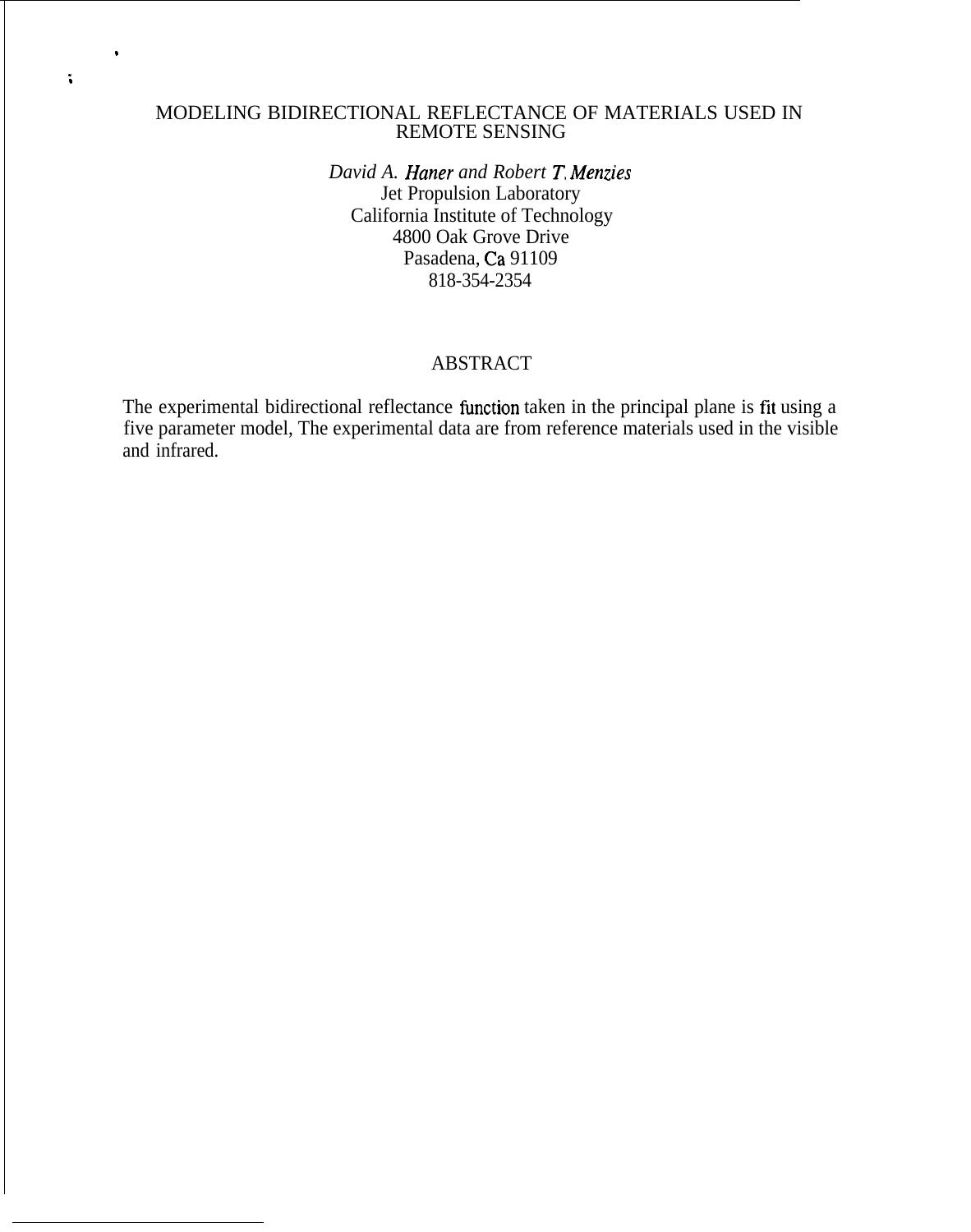#### MODELING BIDIRECTIONAL REFLECTANCE OF MATERIALS USED IN REMOTE SENSING

.

*David A. Haner and Robert T. Menzies* Jet Propulsion Laboratory California Institute of Technology 4800 Oak Grove Drive Pasadena, Ca 91109 818-354-2354

In atmospheric laser remote sensing and satellite radiometers there is a need to calibrate the signals in order to determine the absolute backscatter values and to reference the radiance fields viewed by the radiometers. Each of these techniques requires knowledge about the bidirectional reflectance distribution function of the reflecting materials employed as standards. The remote sensing of atmosphere from infrared lidar stations requires that the return backscatter signal be calibrated, These systems are usually bistatic; thus the reflected radiance in calibration will include the diffuse and the retroreflectance characteristics of the calibration standard. In the case of orbiting sensors, the bidirectional reflectance properties of the calibration standards must be developed for a range of incident and reflected angles corresponding to the scenario of the sun's position relative to the calibrator during the trajectory of the sensor, In order to meet the unique needs for these sensing techniques it is desirable that a physically derived model be developed with parameters which can be found that characterize the reflectance properties of the material,

Models have been developed which meet this need and are chosen with reference to the general properties of the reflecting surface and the material  $(1.2)$ .

The model selected for this study is described by: B. Hapke and E. Wells '3); and is given by:

 $r = (w/4)( \mu_0/(\mu_0+\mu)) \{ [1+B(g,h,B_0)] p(g,b)+H(\mu_0,w) H(\mu,w) -1 \}$ 

where: r is reflectance p(g,b) *is* the single particle phase function, g is the phase angle, containing one parameter b, B(g,h, Bo) is the backscatter function including retroreflectance effect, containing two parameters, h and Bo, which are measures of the width and height of the retroreflectance peak, w is the particle single scattering albedo,  $H(\mu_0, w)$ ,  $H(\mu, w)$  are functions which describe the isotropic scatterers.  $\mu_0$ , $\mu$  are cos (incident angle), cos (reflected angle).

The object of our study is to apply this theoretical model to the large body of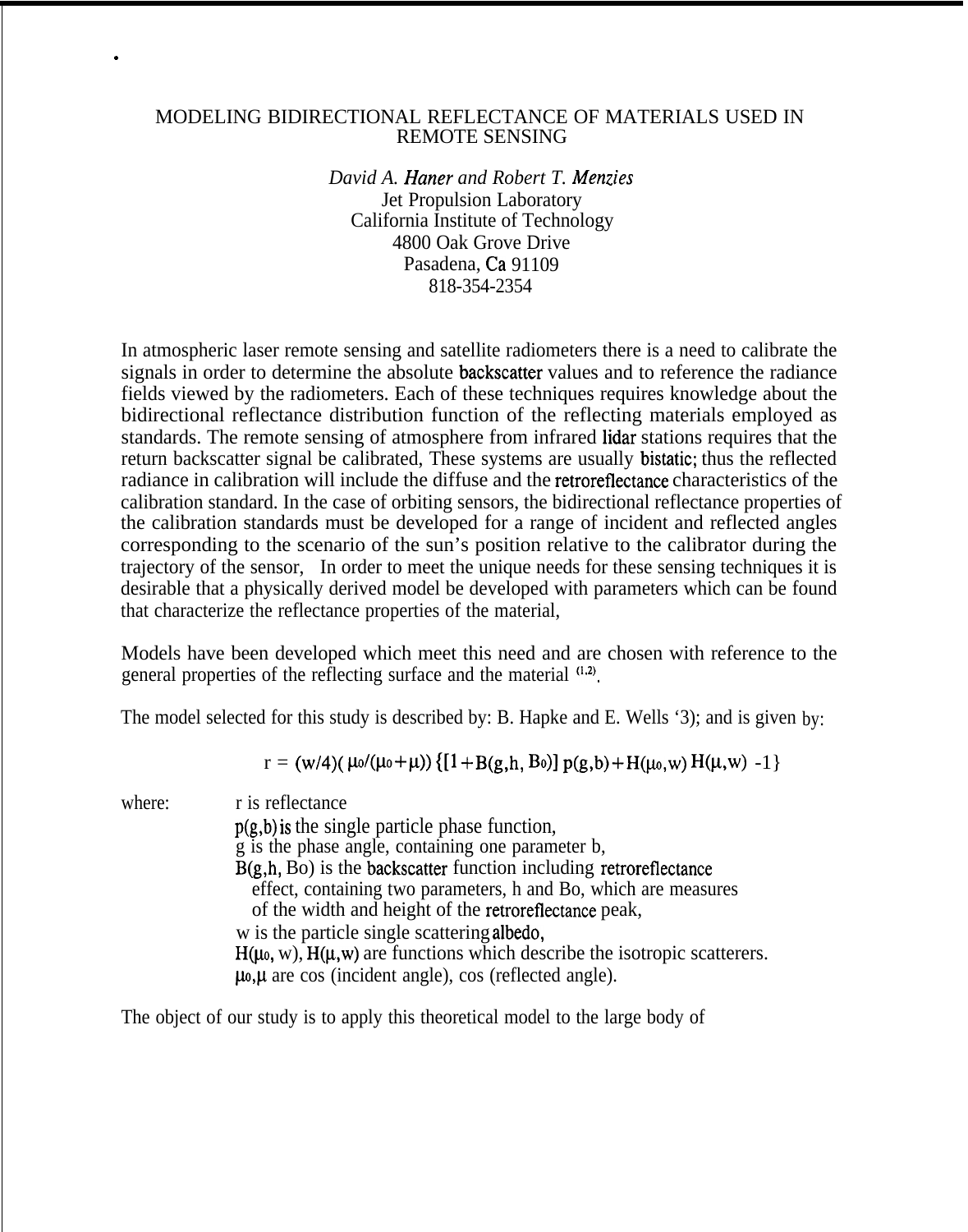# PHOTOMETRIC REFLECTANCE FUNCTION

.

●



*Figure 1*

reflectance data as shown in figure 1 for both visible and infrared wavelengths acquired in the calibration facility to obtain the parameters required to describe the materials  $(4.5)$ .

This objective will be realized by fitting the data using the minimum  $\chi^2$  procedure '6), The general search procedure is to calculate the  $\chi^2$  at successive points by an iterative process in such a way as to approach the  $\chi^2$  minimum with a acceptable amount of computing. Since an analytical model describes the phenomenon, the determination of the succeeding points are estimated by solving the sets of linear equations in parameter space which are derived from the Taylor's expansion of  $\chi^2$  (which contains the model explicitly) about the initial point in parameter space. The effect of detector angular resolution will be included as required. As this study progresses the model changes required to describe polarization variations will be developed and included. This work and the results of our continuing effort directed toward the characterization of target materials will be presented and discussed.

This work was carried out at the Jet Propulsion Laboratory, California Institute of Technology, under contract with the National Aeronautics and Space Administration (NASA). D.A, Haner is a member of the Chemistry Department, California State Polytechnic University, Pomona, CA.